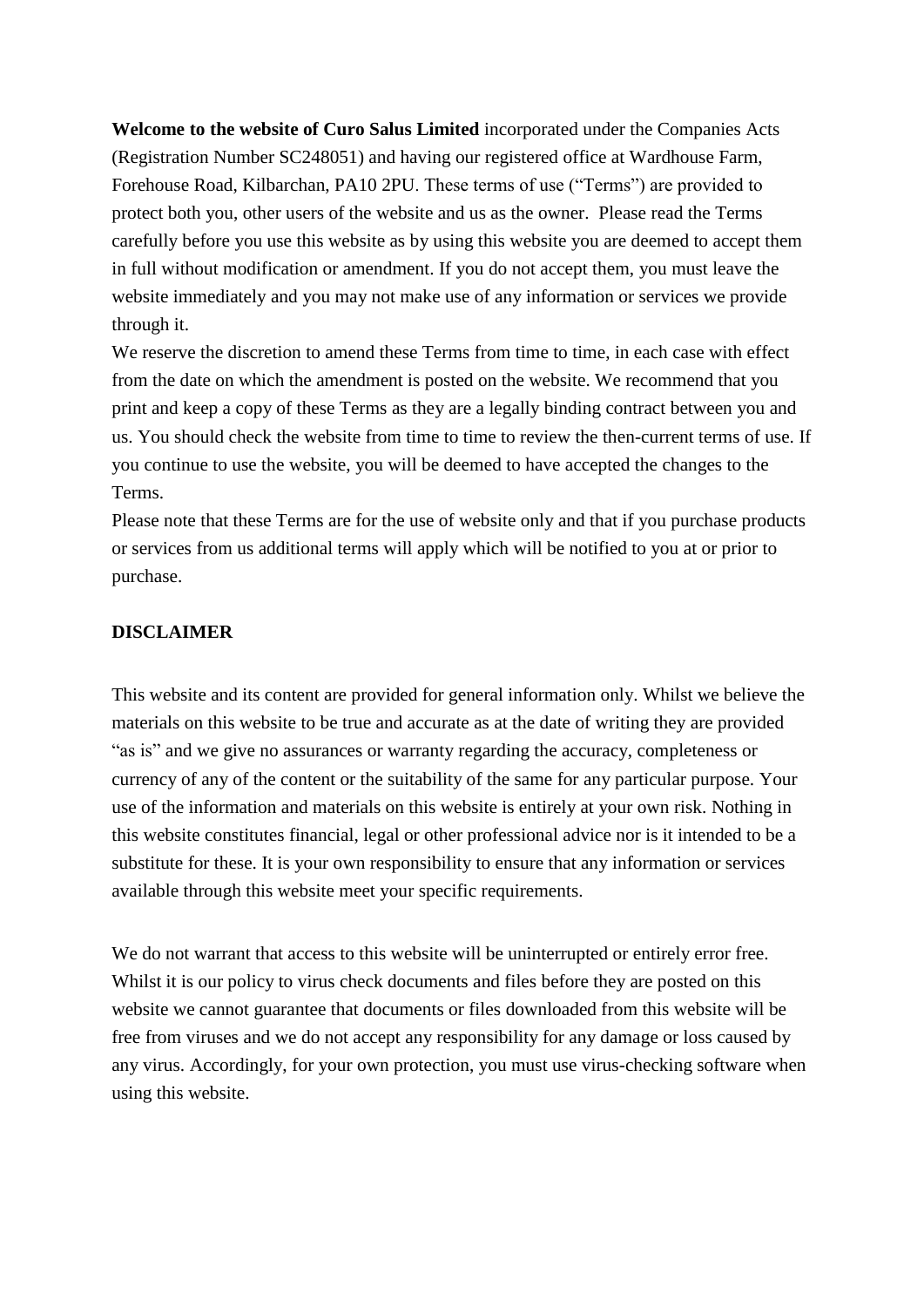#### **COPYRIGHT**

This website is protected by copyright and database rights. Unless otherwise stated the copyright and all other intellectual property rights in all other material on the website (including without limitation photographs and graphical images) are owned by us or our licensors. Permission is given for the downloading and temporary storage of one or more of these pages for the sole purpose of viewing them on a stand-alone personal computer or monitor for your private use or for non-commercial research. Permanent copying or storage of any of these pages (or any part thereof) or the re-distribution thereof by any means (including publishing or incorporating them in any other website or electronic information or retrieval system) is not permitted without our prior written consent. In particular, you are not allowed to modify any downloaded documents or related graphics nor use any graphics separate from the corresponding text. Nothing in these Terms constitutes a licence to use or copy any part of the website except as expressly provided for herein. All rights not hereby expressly granted are hereby reserved. If you breach the terms of this provision your permission to use this website automatically terminates and you must immediately destroy any downloaded or printed extracts from the website.

## **YOUR USE OF THE WEBSITE**

You warrant to us that when using the website you will not:-

• Copy, alter, modify or delete any of its content

• Introduce any computer viruses, macro viruses, Trojan horses, worms or anything else designed to interfere with, interrupt or disrupt the normal operating procedures of a computer or to surreptitiously intercept, access without authority or expropriate any system, data or personal information; or

• Cause the website to be interrupted, damaged or rendered less efficient such that the effectiveness or functionality of the website is in any way impaired.

Use of this site by you for any purpose which may be unlawful in the United Kingdom or in your jurisdiction if you are located out with the United Kingdom is strictly prohibited and you agree to keep us fully indemnified against any claims, losses, liability, damages or expenses arising out of misuse by you of any part of this website or of the information or materials contained in it.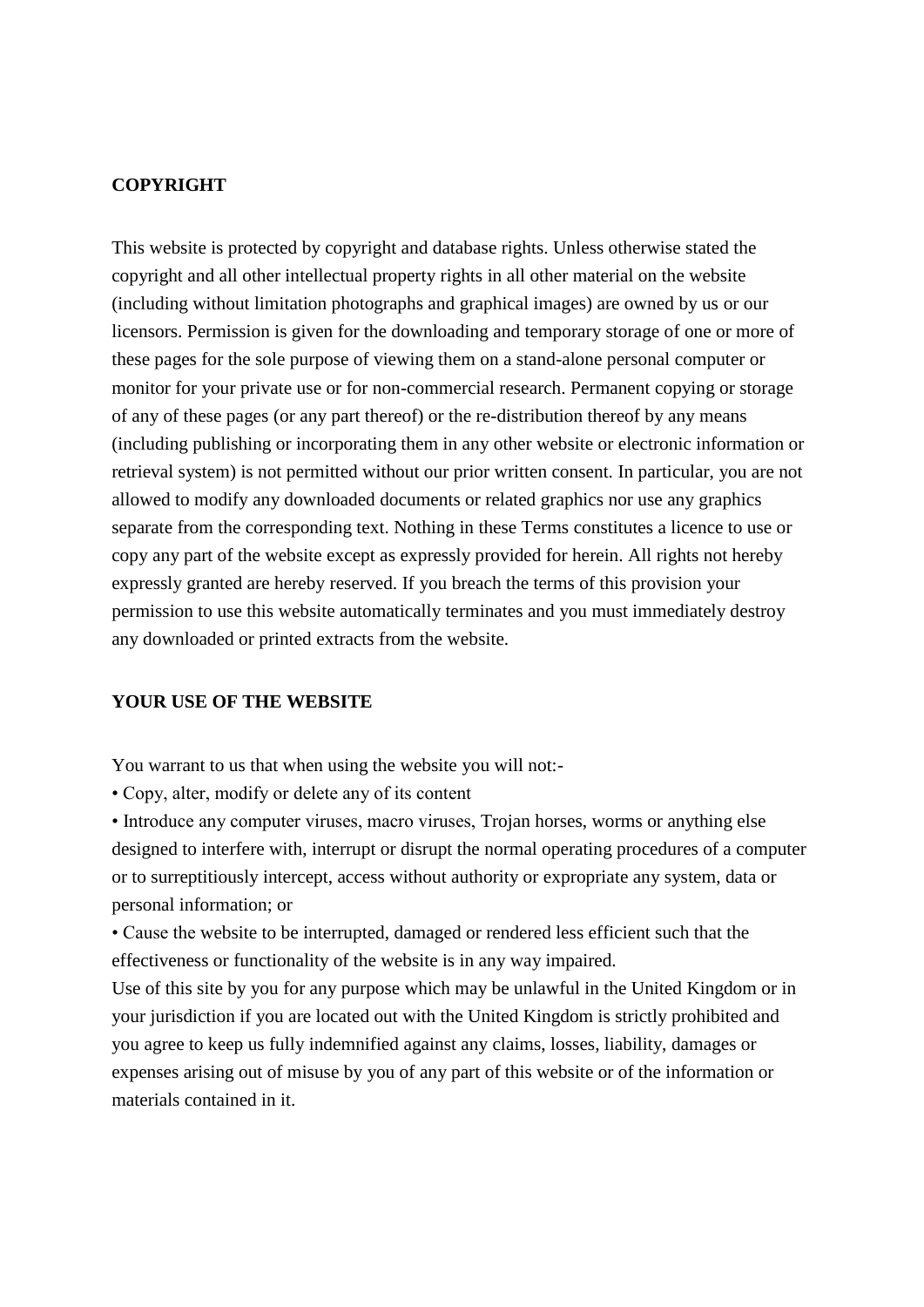#### **LINKS**

This website may from time to time provide links to, and content from, other Internet sites and resources. However, given that monitoring the amount of information disseminated and accessible via those sites and resources is impractical and beyond our resources such information cannot be guaranteed to be accurate and up to date and is not endorsed by us. If you decide to access any third party websites linked to this website, you do so entirely at your own risk.

Links by you to this website, and specifically framing or deep linking may only be permitted if you first obtain our express written consent and will be subject to such conditions as we may see fit to impose.

## **LIABILITY**

We expressly exclude liability and responsibility for any amount or kind of loss or damage (including without limitation any direct, indirect, punitive or consequential loss or damages, any loss of income, profits, goodwill, data, contracts, use of money, or loss or damages arising from or connected in any way to business interruption and whether in delict or tort (including without limitation negligence), contract or otherwise) in connection with the use of this website or in connection with the use, inability to use or the results of use of the website, any websites linked to the website or material on such website including but not limited to loss or damage due to viruses that may infect your computer equipment, software, data or other property on account of your access to, use of, or browsing the website or your downloading of any material from this website or any websites linked to the website. Nothing in these Terms shall exclude or limit our liability for death or personal injury caused by negligence, fraud, misrepresentation as to a fundamental matter or any liability which cannot be excluded or limited under applicable law.

## **DATA PROTECTION**

Use of data that you provide to us is governed by our [privacy policy.](http://aspirescotland.co.uk/www.aspirescotland.co.uk/privacypolicy.pdf)

#### **GENERAL CONDITIONS**